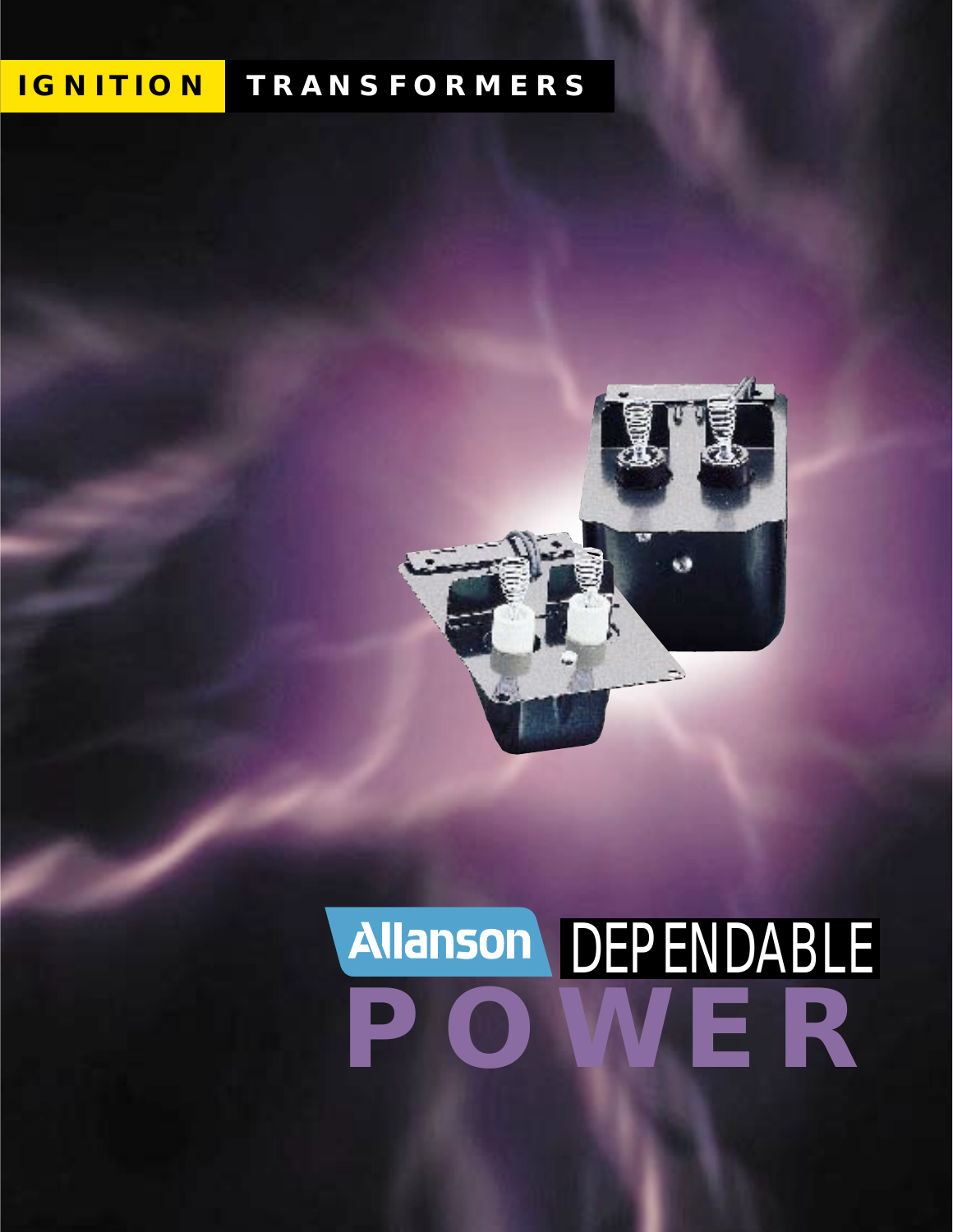

#### **INDEX**

| . .<br>٠<br>×<br>۰, |
|---------------------|
|---------------------|

| Industrial Gas Transformers (1990) and the contract of the contract of the contract of the contract of the contract of the contract of the contract of the contract of the contract of the contract of the contract of the con |
|--------------------------------------------------------------------------------------------------------------------------------------------------------------------------------------------------------------------------------|
|                                                                                                                                                                                                                                |
|                                                                                                                                                                                                                                |
|                                                                                                                                                                                                                                |
|                                                                                                                                                                                                                                |
|                                                                                                                                                                                                                                |
|                                                                                                                                                                                                                                |

#### **FORWARD**

Founded in 1927, Allanson has over 70 years of proven reliability to offer our customers.

This catalog serves as a guide for the proper selection of your Allanson transformer requirements.

Identification of transformers follows a simple system wherein two groups of digits describe each transformer. The first group of digits is called the "Catalog" number and is a coded description of the basic electrical construction - 421 indicates standard size can, 2721 indicates small size can and 2275 indicates electronic unit. The second group of digits is called the "Type" number and is a coded description of the mounting details.

Our BT series is a comprehensive collection of interchangeable standard can replacement transformers for use with interchangeable plates.

| <b>ELECTRICAL SPEC.</b>      | <b>PRIMARY POWER</b> | <b>CATALOG NO.</b> | <b>TYPICAL TYPE NO.</b> |
|------------------------------|----------------------|--------------------|-------------------------|
| 10,000 Volt Mid Point Ground | 120 Volt 60Hz        | 421                | 104                     |
| 10,000 Volt MPG Small Series | 120 Volt 60Hz        | 2721               | 619                     |
| 6,000 Volt One End Ground    | 120 Volt 60Hz        | 1092               | "F"                     |
| 12,000 Volt Mid Point Ground | 120 Volt 60Hz        | 2714               | 633                     |
| 17,500 Volt Mid Point Ground | 120 Volt 50/60 Hz    | 2275               | 628A                    |

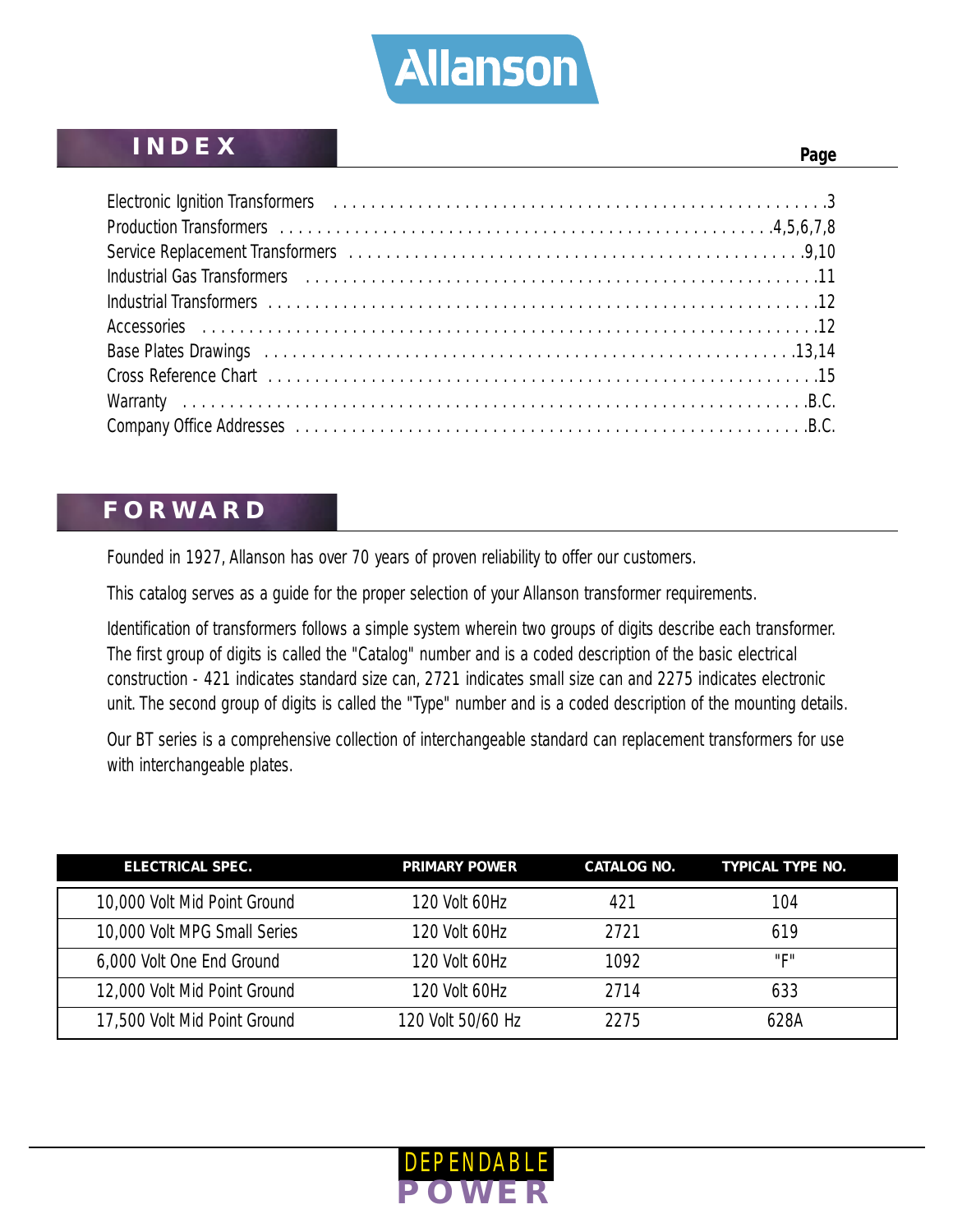## **ELECTRONIC TRANSFORMERS**

## 120 Volt Primary, 50/60 Hz, 17,500 Volt Secondary, 23mA, MPG



|                                                                                         | CAT 2275 TYPE 605, BECKETT S                                          | D | CAT 2275 TYPE 619, WAYNE HI SPEED M/MH      |  |  |  |
|-----------------------------------------------------------------------------------------|-----------------------------------------------------------------------|---|---------------------------------------------|--|--|--|
| $\mathsf{B}$                                                                            | CAT 2275 TYPE 628, BECKETT A, AF, AFG*<br>* AFG complete with gaskets |   | <b>CAT 2275 TYPE 620, WAYNE</b>             |  |  |  |
|                                                                                         | CAT 2275 TYPE 456, AERO                                               |   | CAT 2275 TYPE 630, CARLIN 99, 100, 101, CRD |  |  |  |
| <b>ELECTRONIC TRANSFORMER KIT INCLUDES:</b><br>CAT 2275 ELECTRONIC TRANSFORMER, 2 UNITS |                                                                       |   |                                             |  |  |  |
|                                                                                         | ONE OF EACH OF THE FOLLOWING MOUNTING PLATES:                         |   |                                             |  |  |  |
|                                                                                         | 2600 AERO                                                             |   | 2601 BECKETT S                              |  |  |  |

2604 BECKETT A, AF 2605 CARLIN 99, 100, 101 2602 WAYNE HI SPEED M/MH 2603 WAYNE E 2606 WAYNE BLUE ANGEL

**ONE 54-740 UNIVERSAL CONTACT REPLACEMENT KIT**

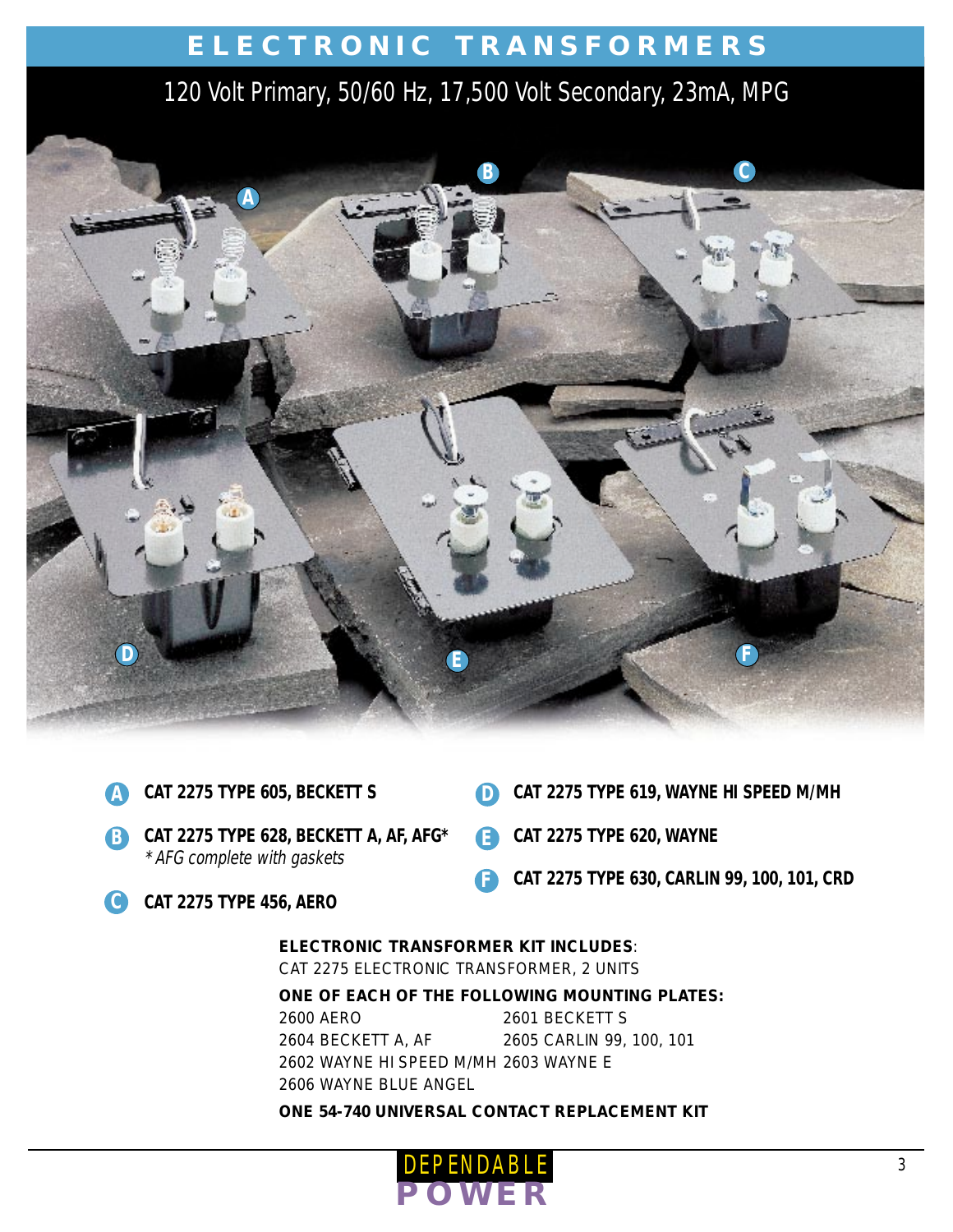

- **CAT 2721 TYPE 631A, ABC SUNRAY A** Webster: 313-25AB86, France: 5LAY-02
- **CAT 2721 TYPE 411, ABC SUNRAY B** Webster: 313-25AB59, France: 5LAY-20
- **CAT 2721 TYPE 409, ABC CRANE C** Webster: 313-25AB73, France: LKR-2
- **CAT 2721 TYPE 457, ACME HEET WEATHERALL** Webster: 3-25AB-AH, France: 5LAY-11 **D**
- **CAT 2721 TYPE 456, AERO E** Webster: 3-24XAB-AER, France: 5LAY-56
- **CAT 2721 TYPE 452, ABC D & LC** Webster: 313-25AB65 **F**

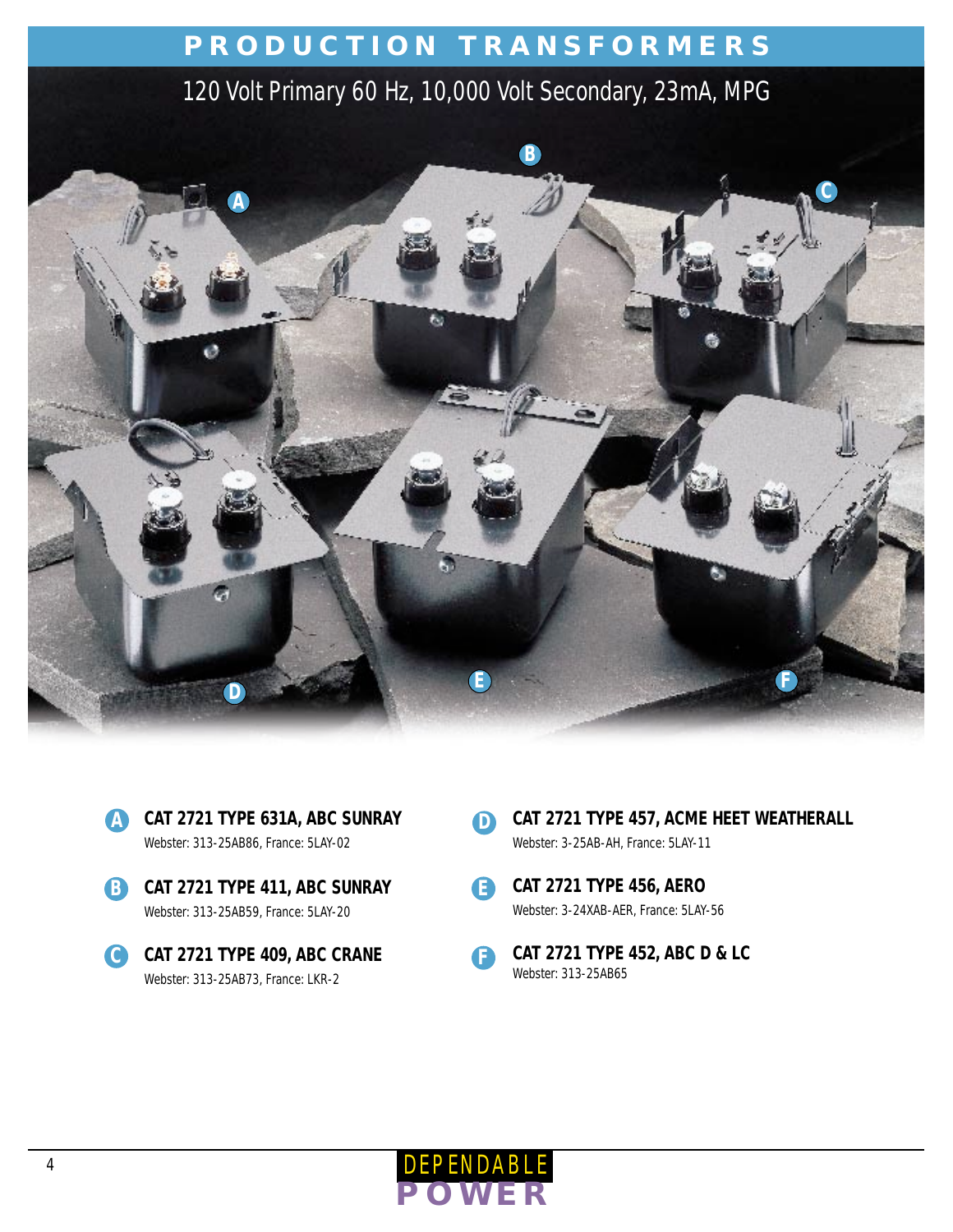

- **CAT 2721 TYPE 629, CARLIN, 17.5 FR, A 200, 201, 500, 501 CRD** Webster: 313-24AB81, France: 5LAY-16
- **CAT 2721 TYPE 630, CARLIN, 99,100, B 101 CRD MISER** Webster: 313-28AB85, France: 5LAY-15
- **CAT 2721 TYPE 589, GRIMSBY C**
- **CAT 2721 TYPE 627, BROCK D**
- **CAT 2721 TYPE 605, BECKETT S E** Webster: 3-28AB-BS, France: 5LAY-05
- **CAT 2721 TYPE 628, BECKETT A, AF FOR GASKETTED AFG UNITS, ORDER #2721-628G** Webster: 3-28AB-BAF, France: 5LAY-04 **F**
- **CAT 2741 TYPE 658, BECKETT AFII G** UL Recognized Webster: 3-32AB-BAF

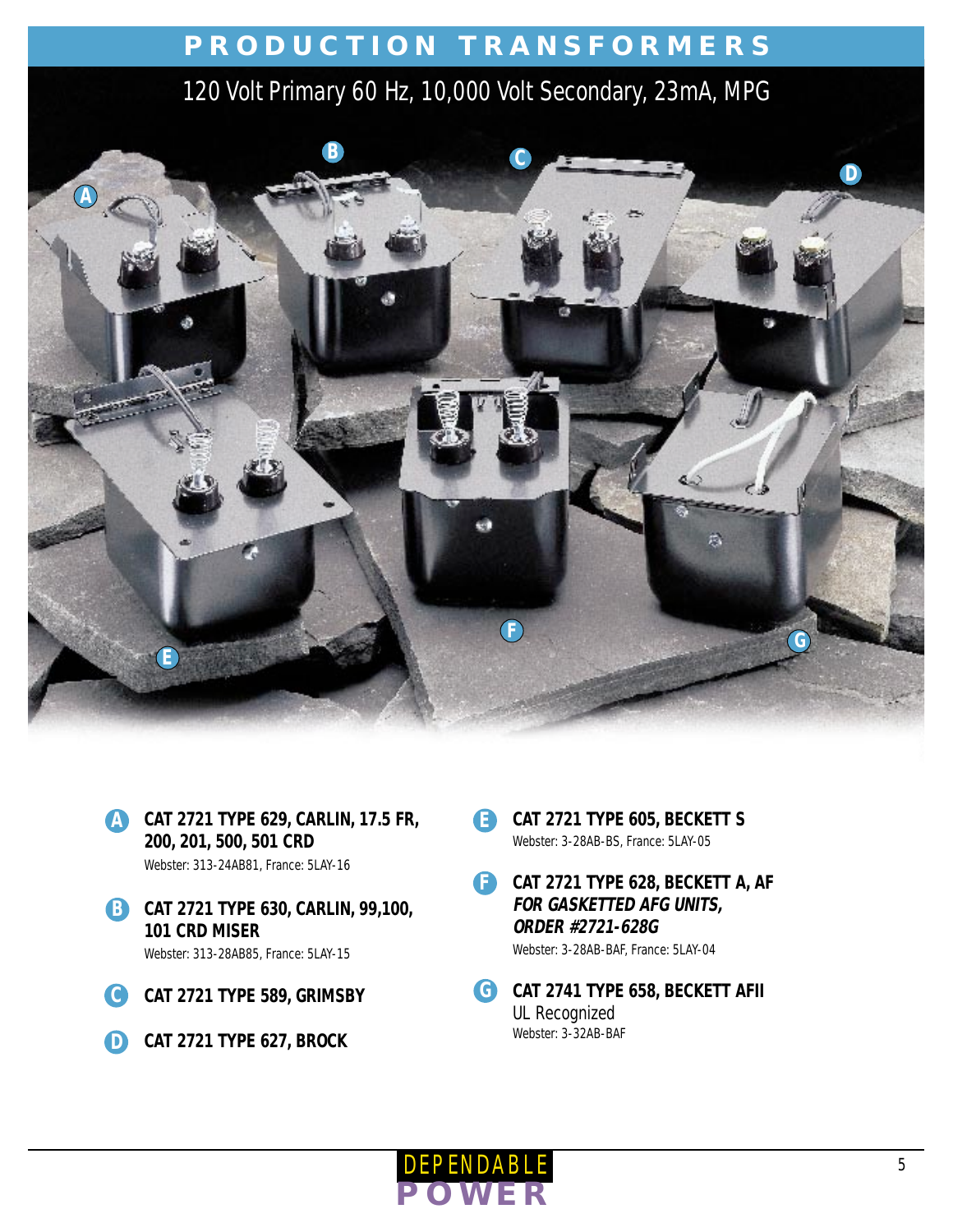

|             | CAT 2721 TYPE 448, NU WAY (LARGE PLATE)<br>Webster: 313-24AB80 |              | CAT 2721 TYPE 619, WAYNE HI SPEED MODEL M/MH<br>Webster: 313-28AB91, France: 5LAY-03    |
|-------------|----------------------------------------------------------------|--------------|-----------------------------------------------------------------------------------------|
| (B)         | CAT 2721 TYPE 572, NU WAY (SMALL PLATE)<br>Webster: 313-24AB82 |              | CAT 2721 TYPE 620, WAYNE E<br>Webster: 313-25AB78, France: 5LAY-30                      |
| C           | CAT 2721 TYPE 069, JOHN WOOD                                   | $\mathsf{G}$ | CAT 2721 TYPE 647, WAYNE BLUE ANGEL EAGLE ONE<br>Webster: 313-28AB205W, France: 5LAY-31 |
| $\mathbf D$ | CAT 2721 TYPE 368M, METRO                                      |              |                                                                                         |

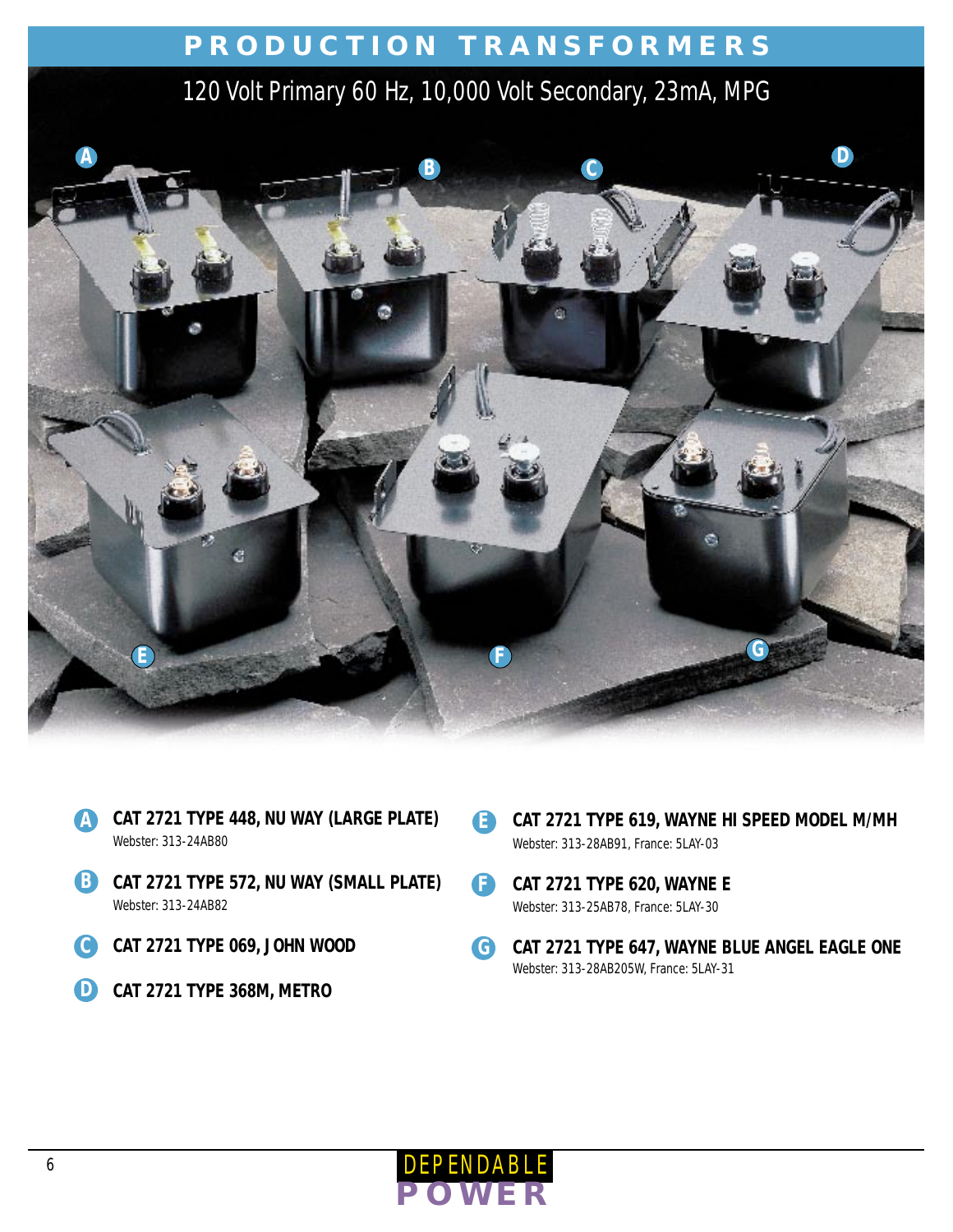

- **CAT 421 TYPE 104E, AERO, A METAL MASTER, SUNRAY** Webster: 312-26AB022
- **CAT 421 TYPE 254A, BARRIERE B**
- **CAT 421 TYPE 340, ARMSTRONG/ESSO C** Webster: 312-25ABE1, France: LGPW-2
- **CAT 421 TYPE 558, CONROY D**
- **CAT 421 TYPE 216, ARCO AMERICAN STANDARD E**
- **CAT 421 TYPE 557, ARCO AMERICAN STANDARD** Webster: 312-26ABE23, France: LGHW **F**
- **CAT 421 TYPE 104, ACME/QUIET HEET** France: LGNV **G**

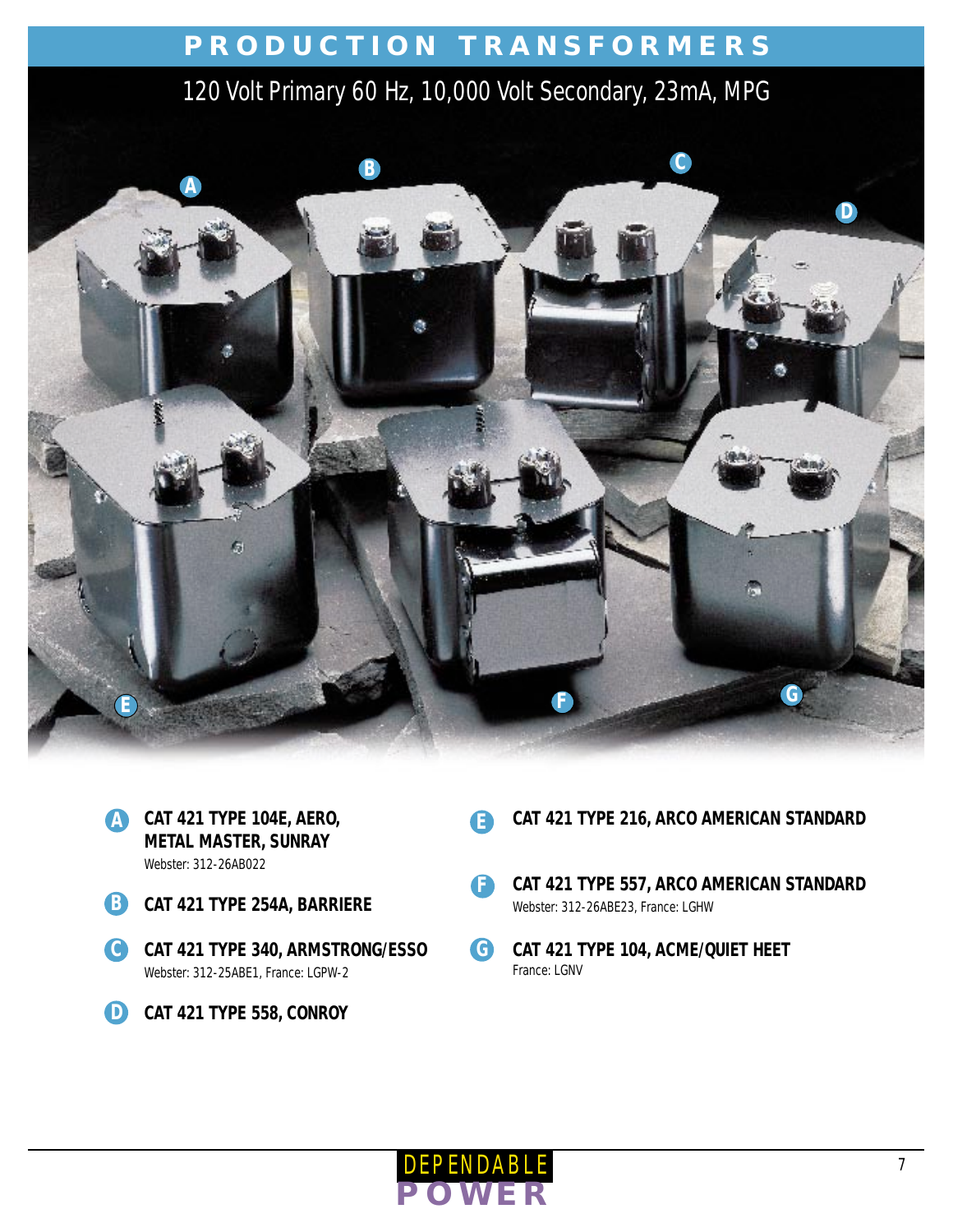



- **CAT 421 TYPE 659/660, CLEAVER B E BROOKS/INDUSTRIAL COMBUSTION** Webster: 312-08AO97 / 312-810169
- **CAT 2721 TYPE 661, GORDON PIATT C** Webster: 313-25AB100





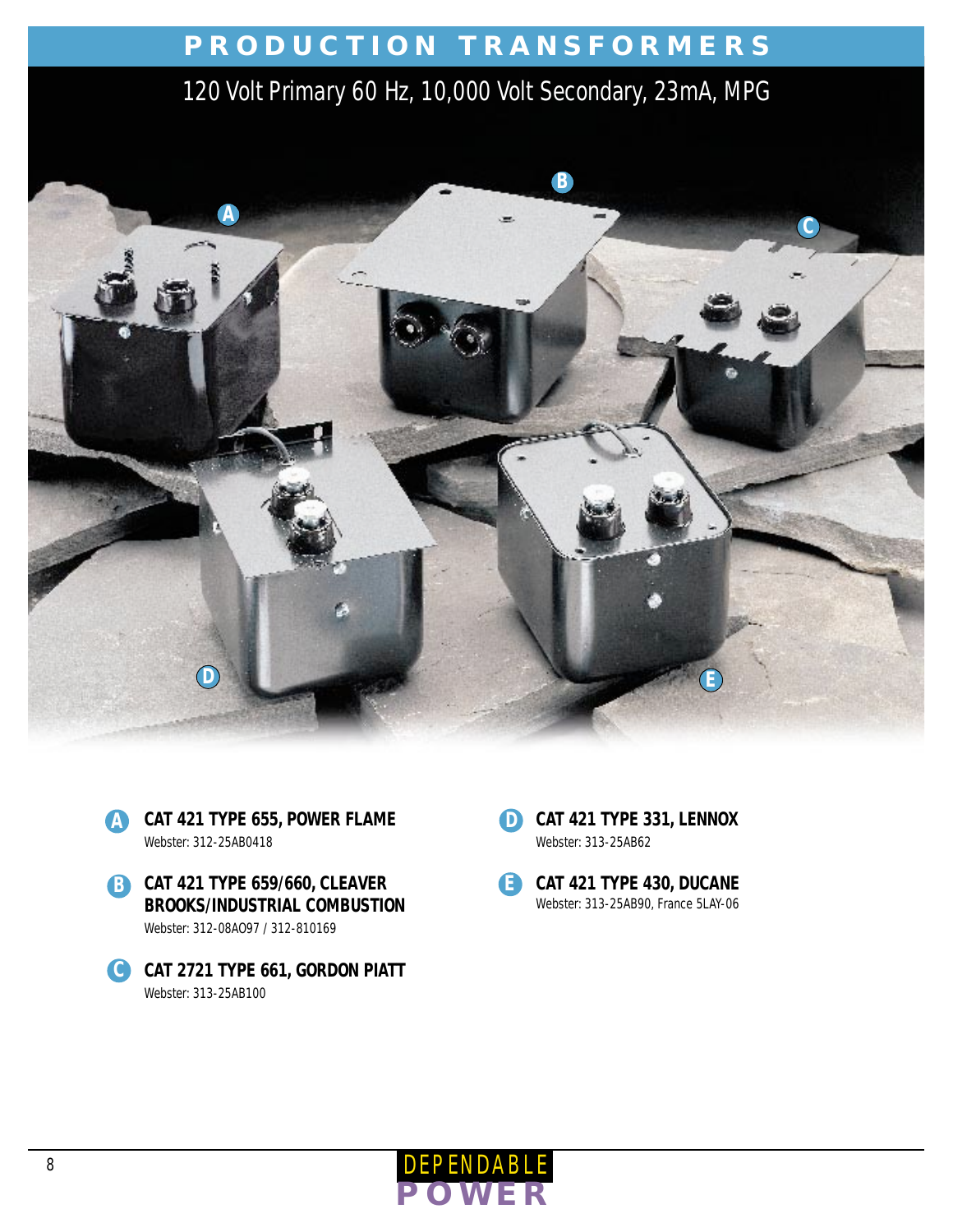## **SERVICE REPLACEMENT TRANSFORMERS**

120 Volt Primary 60 Hz, 10,000 Volt Secondary, 23mA, MPG



**CAT 421 TYPE BT 636** COMPLETE WITH REQUIRED HARDWARE Webster: 312-25AX0600 France: LAUV

#### Six Position Adaptability



ALSO AVAILABLE UPON REQUEST 5 WAY REPLACEMENT TRANSFORMER CAT 421 TYPE BT 384

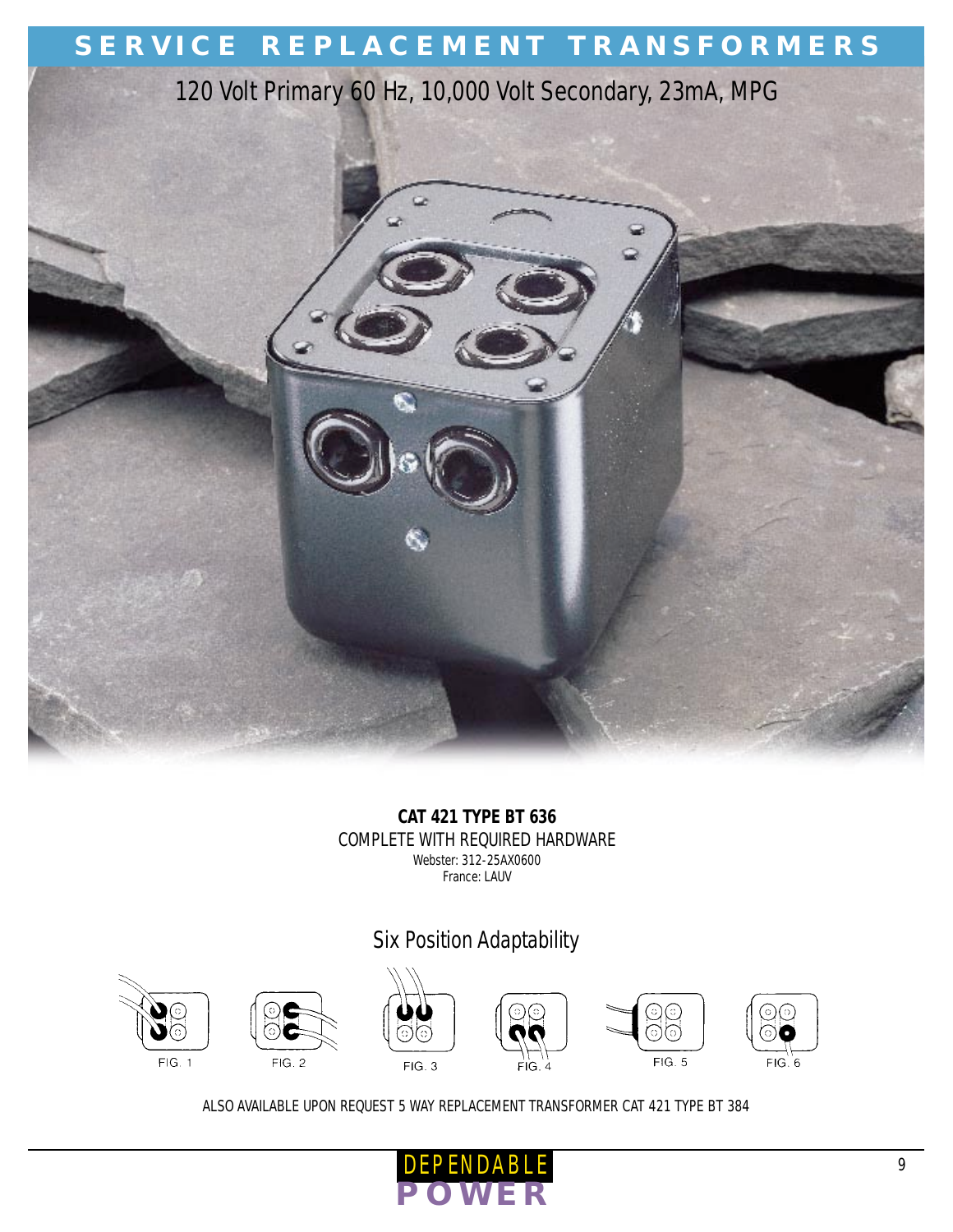## **SERVICE REPLACEMENT TRANSFORMERS**

#### 120 Volt Primary 60 Hz, 10,000 Volt Secondary, 23mA, MPG



**CAT 421 TYPE BT 290 A** Webster: 312-24AB0202, France: LGDV

**CAT 421 TYPE BT 299 B** Webster: 312-25A0202, France: LFBV

**CAT 421 TYPE BT 332 C ORDER CAT 421 TYPE BT 053 FOR EXTERNAL JUNCTION BOX**

Webster: 312-25AB0202, France: LGFV

- **CAT 421 TYPE BT 387 D** Webster: 312-24AO202, France: LFAV
- **CAT 421 TYPE BT 066 E**
- **CAT 421 TYPE BT 104** Webster: 312-24AB0237, France: LGCV **F**



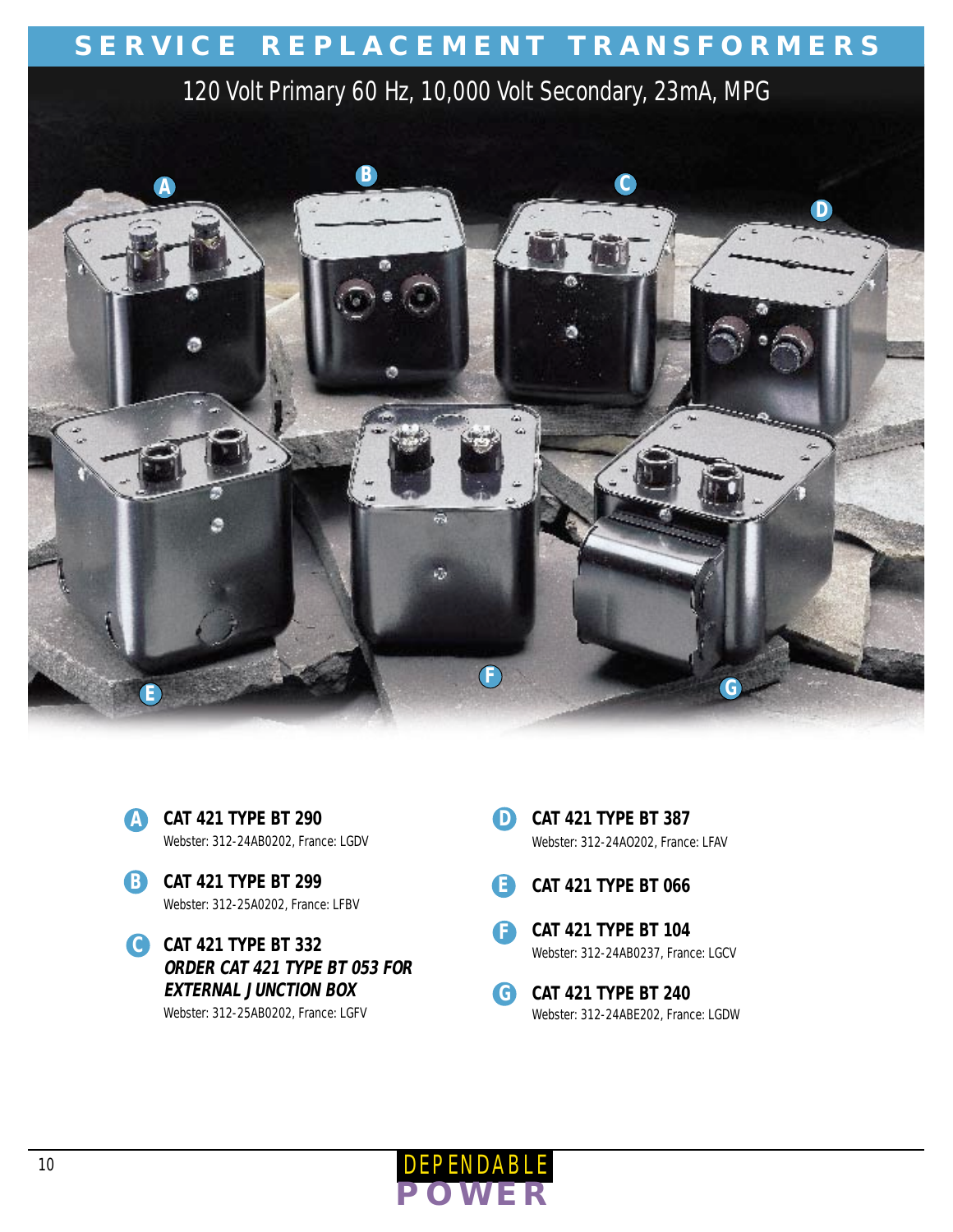## **INDUSTRIAL GAS TRANSFORMERS**

#### 120 Volt Primary 60 Hz, 6,000 Volt Secondary EPG



**1092 N, RAY BURNER** Webster: 613-6A10, France: 3RAFYR-14



**1092 PF, POWER FLAME B** Webster: 612-6AO56

**1092 S, GORDON-PIATT C** Webster: 612-6A020 / 612-6A072

**1092 F** Webster: 612-6A7, France: 6EEGW-2 **D**

**1092 H, CLEAVER BROOKS E** Webster: 612-8A021

**1092 K, DUNHAM-BUSH, IRON FIREMAN** Webster: 612-8AB017 **F**

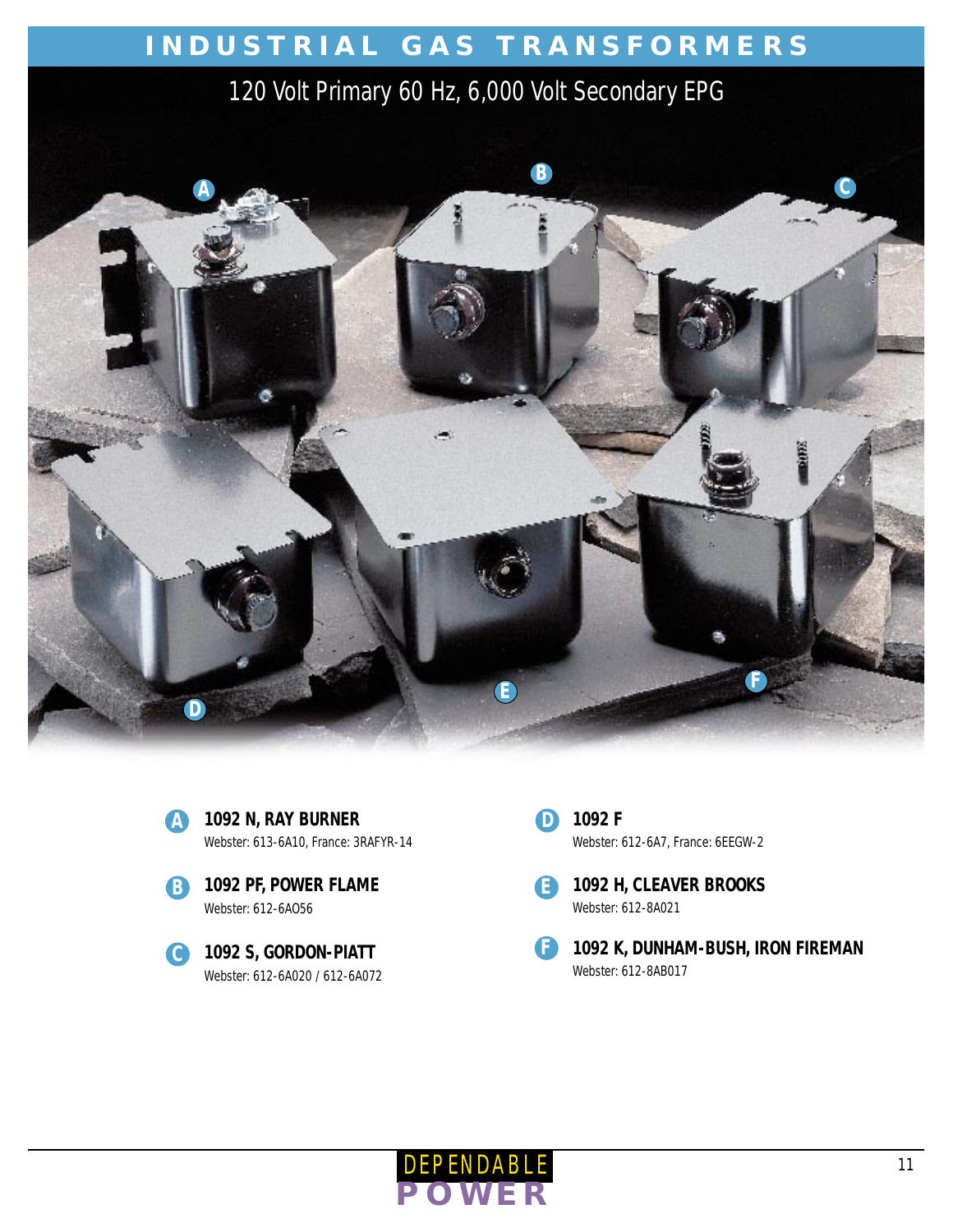#### **INDUSTRIAL TRANSFORMERS**



**120 Volt Primary, 60 Hz, 12,000 Volt Secondary Mid Point Ground**

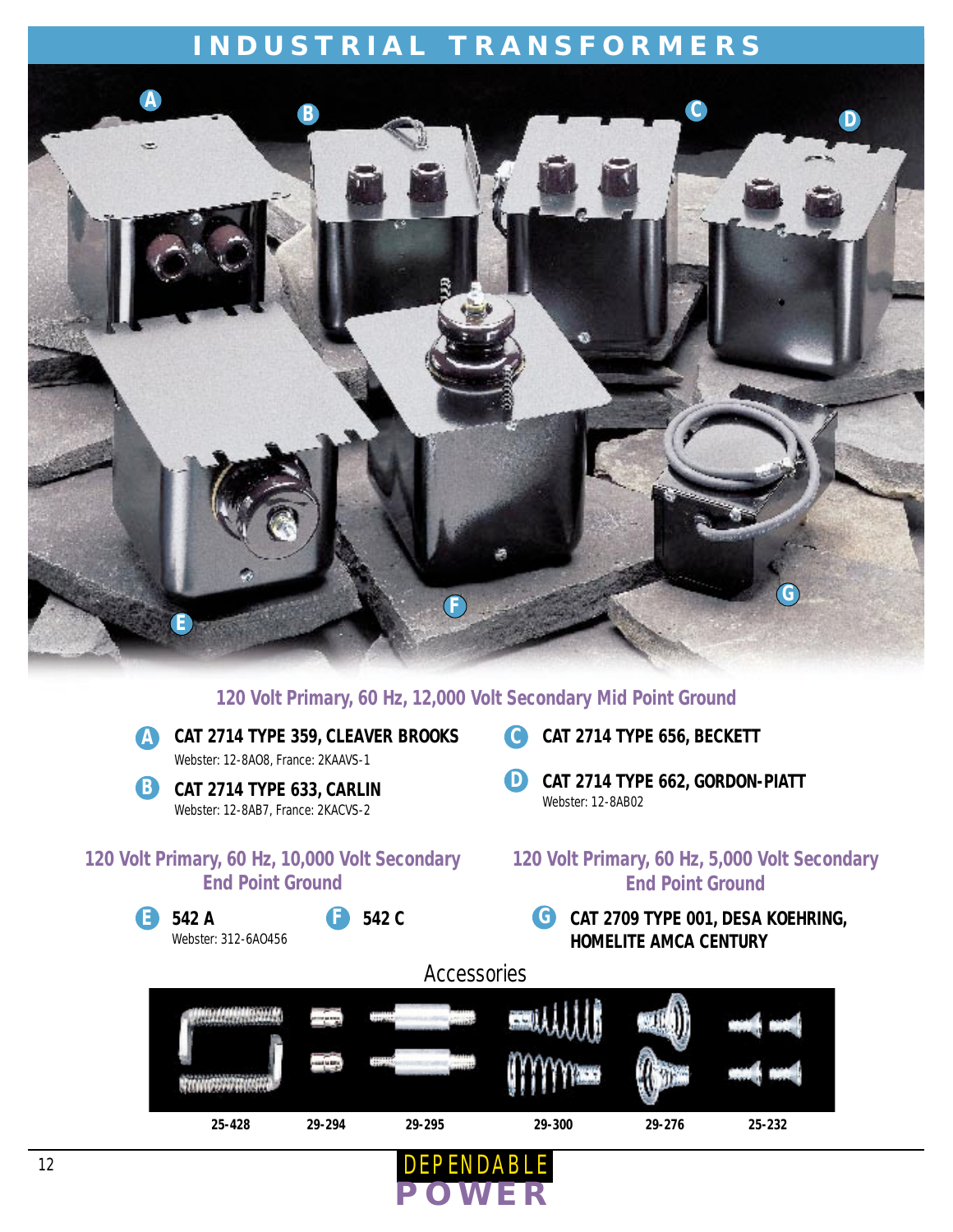## **INTERCHANGEABLE BASEPLATE DRAWINGS**



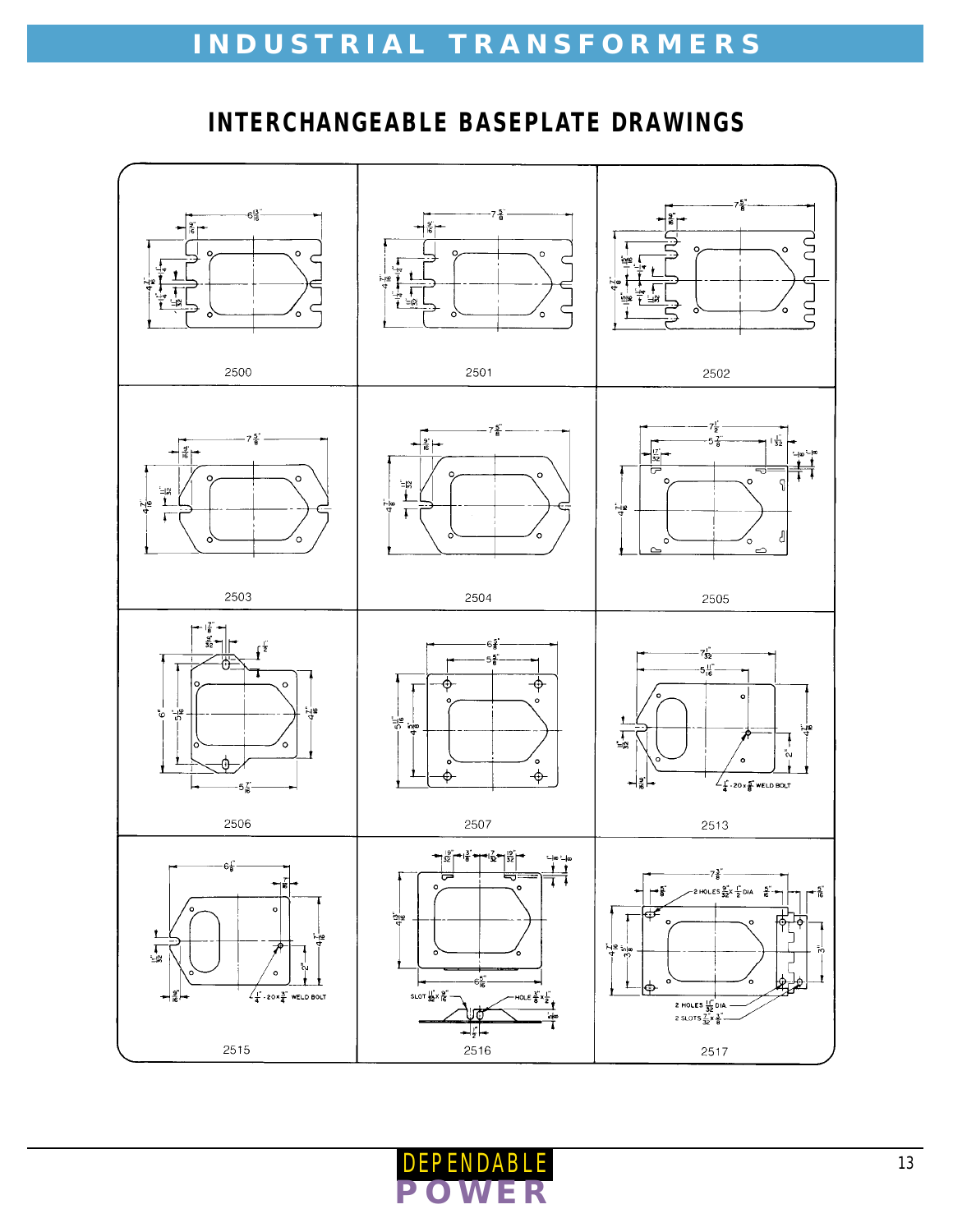## **INTERCHANGEABLE BASEPLATE DRAWINGS**



\* OTHER PLATES ARE AVAILABLE UPON REQUEST. CONTACT YOUR ALLANSON REPRESENTATIVE.

DEPENDABLE

**POWER**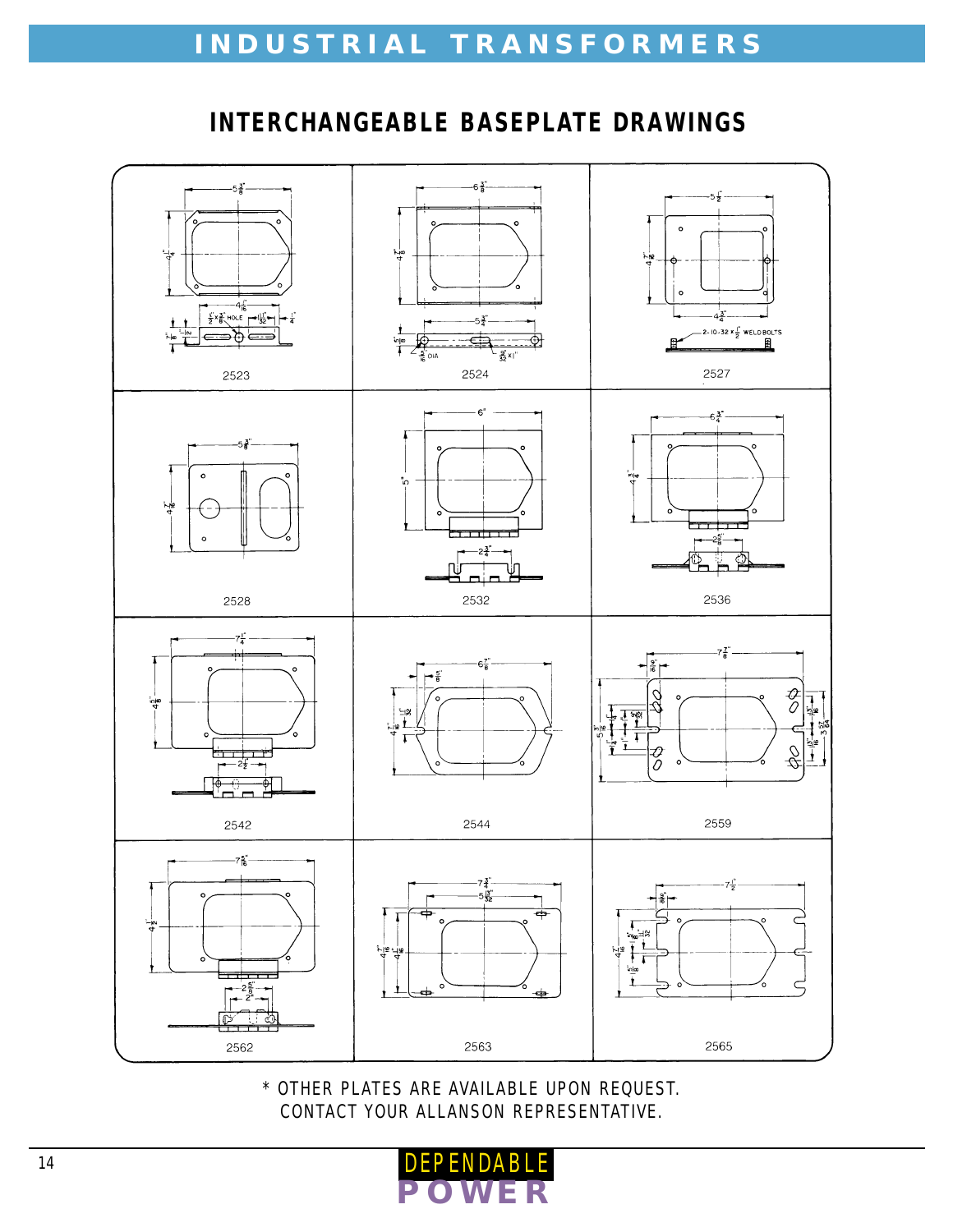|                              |                 |                 | <b>CROSS REFERENCE</b>                        |                     |                   |                  |
|------------------------------|-----------------|-----------------|-----------------------------------------------|---------------------|-------------------|------------------|
| <b>BURNER MANUFACTURER</b>   | <b>Allanson</b> | <b>Dongan</b>   | <b>France</b>                                 | Webster             | <b>Sid Harvey</b> | <b>Thermolok</b> |
|                              |                 |                 | 10,000 Volt Secondary Mid Point Ground        |                     |                   |                  |
| ABC                          | 2721-411        | XD-AB207        | 5LAY-20                                       | 313-25AB59          | $T-84$            | $C-792$          |
| <b>ABC/SUNRAY</b>            | 2721-631A       | <b>XD-AB201</b> | 5LAY-02                                       | 313-25AB86          |                   | <b>TSR-10</b>    |
| ABC-CRANE                    | 2721-409        | A10-SV351       | LKR-2                                         | 313-25AB73          | $T-86$            | $C-793$          |
| ABC-D&LC                     | 2721-452        |                 |                                               | 313-25AB65          | $T-34-B$          |                  |
| <b>ACME/QUIET HEET</b>       | 421-104         | A10-SR12        | LGNV                                          |                     | $T-31N$           | $C-53$           |
| <b>ACME-WEATHERALL</b>       | 2721-457        |                 | 5LAY-11                                       | 3-25AB-AH           | <b>T37</b>        |                  |
| <b>AERO</b>                  | 2721-456        | XD-AR211        | 5LAY-56                                       | 3-24XAB-AER         |                   | TA-10            |
| ARCO/AMER.STANDARD           | 421-216         |                 |                                               |                     |                   |                  |
| ARCO/AMER.STANDARD           | 421-557         | A10-SP18        | <b>LGHW</b>                                   | 312-26ABE23         | $T-183B$          | $C-483$          |
| ARMSTRONG/ESSO               | 421-340         |                 | LGPW-2                                        | 312-25ABE1          | T-80-3M           |                  |
| <b>BARRIERE</b>              | 421-254A        |                 |                                               |                     |                   |                  |
| "BECKETT A, AF"              | 2721-628        | XD-BK103        | 5LAY-04                                       | 3-28AB-BAF          | $T-92$            | TB-10            |
| <b>BECKETT AFG</b>           | 2721-628G       |                 |                                               |                     |                   |                  |
| <b>BECKETT AFII</b>          | 2741-658        |                 |                                               | 3-32AB-BAF          |                   |                  |
| <b>BECKETT S</b>             | 2721-605        | XD-BK204        | $5I$ AY-05                                    | 3-28AB-BS           | $T-90$            | <b>TB-11</b>     |
| <b>BROCK</b>                 | 2721-627        |                 |                                               |                     |                   |                  |
| CARLIIN 200 201 500 CRD      | 2721-629        | XD-CR206        | 5LAY-16                                       | 313-24AB81          | $T-95$            | $TC-11$          |
| CARLIN 100 CRD               | 2721-630        | XD-CR205        | 5LAY-15                                       | 313-28AB85          | $T-94$            | $TC-10$          |
| <b>CLEAN BURN</b>            | 2721-654        |                 | 5LAY59                                        |                     |                   |                  |
| <b>CLEAVER BROOKS</b>        | 421-659         |                 |                                               | 312-8A097           |                   |                  |
| <b>CONROY</b>                | 421-558         |                 |                                               |                     |                   |                  |
| <b>DUCANE</b>                | 421-430         | A10-SQ182       | 5LAY-06                                       | 313-25AB90          |                   |                  |
| <b>GORDON PIATT</b>          | 421-661         |                 |                                               | 313-25AB100         |                   |                  |
| <b>GRIMSBY</b>               | 2721-589        |                 |                                               |                     |                   |                  |
| <b>INDUSTRIAL COMBUSTION</b> | 421-660         |                 |                                               | 312-8A0169          |                   |                  |
| <b>JOHN WOOD</b>             | 2721-069        |                 |                                               |                     |                   |                  |
| <b>LENNOX</b>                | 421-331         | XD-DC212        |                                               | 313-25AB62          | $T-265$           | $C-823$          |
| <b>METAL MASTER</b>          | 421-262         | A10-S32         | <b>LGM</b>                                    |                     | $T-28B$           | $C - 544$        |
| <b>METRO</b>                 | 2721-368M       |                 |                                               |                     |                   |                  |
| <b>NU-WAY (LARGE PLATE)</b>  | 2721-448        |                 |                                               | 313-24AB80          | $T-120$           | $C-794$          |
| <b>NU-WAY (SMALL PLATE)</b>  | 2721-572        |                 |                                               | 313-24AB82          | $T-122$           | $C-807$          |
| POWER FLAME                  | 421-655         |                 |                                               | 312-25AB0418        |                   |                  |
| <b>SUNRAY</b>                | 421-104E        |                 |                                               | 312-26AB022         | T-29-10B          | $C-733$          |
| <b>WAYNE (BLUE ANGEL)</b>    | 2721-647        |                 | 5LAY-31                                       | 313-28AB205W        |                   |                  |
| <b>WAYNE E</b>               | 2721-620        | <b>XD-WN208</b> | 5LAY-30                                       | 313-25AB78          | T-88              | $C-799$          |
| WAYNE HI SPEED M MH          | 2721-619        | <b>XD-WN202</b> | 5LAY-03                                       | 313-28AB91          | $T-93$            | <b>TW-10</b>     |
|                              |                 |                 | 12,000 Volt Secondary Mid Point Ground        |                     |                   |                  |
| CARLIN                       | 2714-633        | A12-SV10        | 2KACVS-2                                      | 12-8AB7             |                   |                  |
| <b>CLEAVER BROOKS</b>        | 2714-359        | A12-SJ10        | 2KAAVS-1                                      | 12-8A08             |                   |                  |
| <b>BECKETT</b>               | 2714-656        |                 |                                               |                     |                   |                  |
| <b>GORDON PIATT</b>          | 2714-662        |                 |                                               | 12-8AB02            |                   |                  |
|                              |                 |                 | 10,000 Volt Secondary Mid Point Ground        |                     |                   |                  |
| UNIVERSAL 6 WAY              | 421-BT636       |                 | LAUV                                          | 312-25AX0600        | $T1-15$           | $T-628$          |
| <b>UNIVERSAL 5 WAY</b>       | 421-BT384       |                 |                                               |                     |                   |                  |
|                              | 421-BT053       |                 |                                               | 312-24ABE203        |                   |                  |
|                              | 421-BT066       |                 |                                               |                     |                   |                  |
|                              | 421-BT104       | A10-SR10        | LGCV                                          | 312-24AB0237        | $T-31N$           |                  |
|                              | 421-BT240       | A10-SX10        | <b>LGDW</b>                                   | 312-24ABE202        | $T-18N$           | $C-456$          |
|                              | 421-BT276       | A10-SW10        | LGEV                                          | 312-25AB0237        |                   | $C-551$          |
|                              | 421-BT290       | A10-SQ10        | LGDV                                          | 312-24AB0202        | $T-17N$           | $C-554$          |
|                              | 421-BT299       | A10-SJ10        | LFBV                                          | 312-25A0202         |                   |                  |
|                              | 421-BT332       | A10-SV10        | LGFV                                          | 312-25AB0202        | T17M              | $C-555$          |
|                              | 421-BT387       | A10-SF10        | LFAV                                          | 312-24A0202         | $T-21N$           |                  |
|                              |                 |                 | INDUSTRIAL TYPE IGNITION TRANSFORMERS         |                     |                   |                  |
|                              |                 |                 | 6,000 Volt Secondary One End Ground 120 Volt  |                     |                   |                  |
| <b>GAS APPLICATION</b>       | 1092-F          | A06-SA6         | 6EEGW-2                                       | 612-6A7             | T-246N            |                  |
| <b>GORDON-PIATT</b>          | $1092-S$        |                 |                                               | 612-6A020/612-6A072 |                   |                  |
| <b>CLEAVER BROOKS</b>        | $1092-H$        |                 |                                               | 612-8A021           |                   |                  |
| IRON FIREMAN, DUNHAM-BUSH    | $1092 - K$      |                 |                                               | 612-8AB017          |                   |                  |
| POWER FLAME                  | 1092-PF         |                 |                                               | 612-6A056           |                   |                  |
| <b>RAY BURNER</b>            | $1092 - N$      |                 | 3RAFYR-14                                     | 613-6A10            |                   |                  |
|                              |                 |                 | 10,000 Volt Secondary One End Ground 120 Volt |                     |                   |                  |
| OIL APPLICATION              | $542-A$         |                 |                                               | 312-6A0456          |                   |                  |
| <b>OIL APPLICATION</b>       | $542-C$         |                 |                                               |                     |                   |                  |
|                              |                 |                 |                                               |                     |                   |                  |